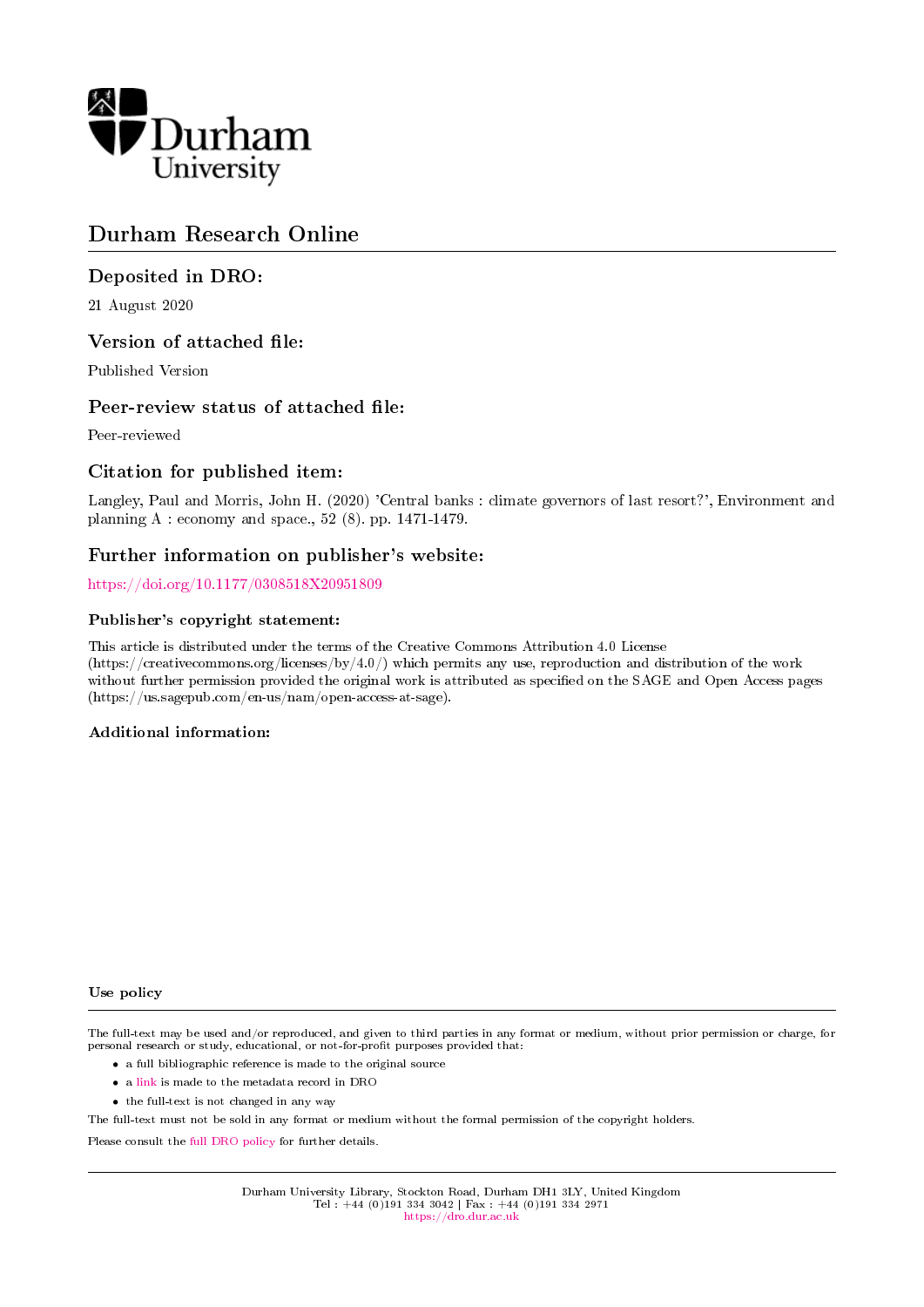Commentary Commentary Commentary Commentary

# Central banks: Climate governors of last resort?





Article reuse guidelines: [sagepub.com/journals-permissions](http://uk.sagepub.com/en-gb/journals-permissions) [DOI: 10.1177/0308518X20951809](http://dx.doi.org/10.1177/0308518X20951809) <journals.sagepub.com/home/epn>



## Paul Langley

Durham University, UK

## John H Morris

University of Warwick, UK

#### **Abstract**

The global and regional leadership of central banks in response to the COVID-19 pandemic has heightened public and political debates over their role in the governance of an arguably more fundamental planetary crisis: the climate crisis. Strategically harnessing the resources and reach of central banks would seem crucial to achieving a genuine step-change in the governance of the climate crisis. We consider how critical social scientists might contribute to debates over the potential of central banks to act as 'climate governors of last resort'.

#### Keywords

Central banks, climate crisis governance, financial stability, risk management, macro-prudential stress testing

## Introduction: Last resort governance

More than at any time since the establishment of the Swedish Riksbank in 1668, it would now seem appropriate to speak of 'central-bank-led capitalism' (Bowman et al., 2012). In response to the COVID-19 pandemic, the Federal Reserve (Fed), Bank of England (BoE), European Central Bank (ECB), People's Bank of China (PBC) and Bank of Japan (BoJ) have, in particular, further exercised and entrenched their positions of global and regional leadership in economic governance (Jackson, 2020; Tooze, 2020a). Since the economic ramifications of the pandemic first became apparent in early March 2020, the Fed and other major central banks have made an extensive and expensive array of complex crisis management interventions. Central bank leadership is rooted in their institutional monopoly over the issue and management of sovereign territorial money (i.e. 'currency'). In David

Corresponding author: Paul Langley, Durham University, South Road, Durham DH1 7LE, UK. Email: [paul.langley@durham.ac.uk](mailto:paul.langley@durham.ac.uk)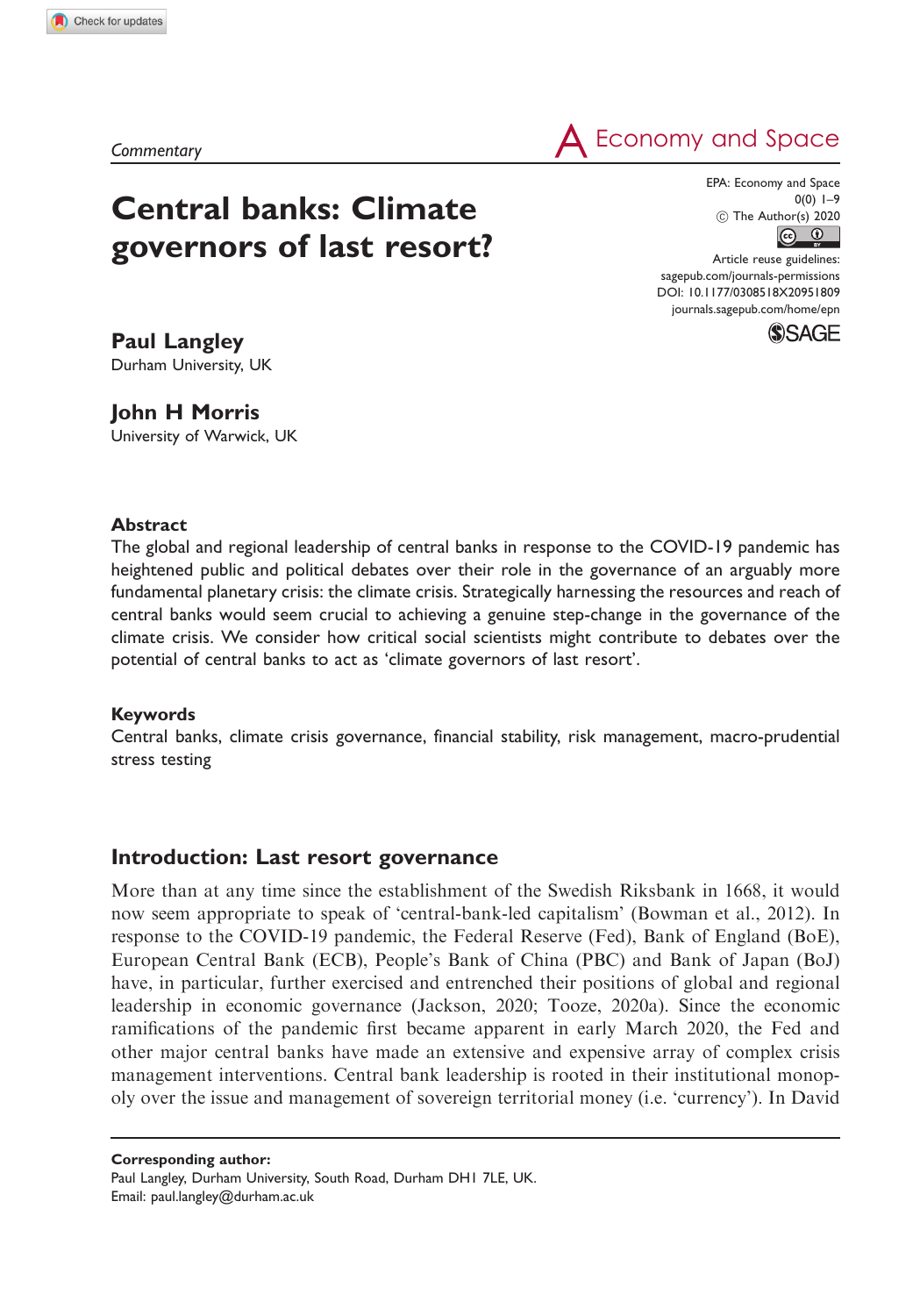Harvey's (1983: 247) terms, this places central banks at the 'commanding heights' of 'the hierarchy of monetary institutions' in domestic economies, as they seek to 'guarantee the creditworthiness and quality of private bank moneys'. Central banks have been further empowered in the post-Bretton Woods era of fiat money, as their issuance of sovereign currencies is untethered from gold reserves. In pursuit of monetary stability mandates and low-inflation targets, central banks also typically enjoy independence by statute from government in liberal democratic states. Moreover, the global and regional leadership of central banks rests on a further hierarchy, the international hierarchy of monetary power. This presently gives the Fed, in particular, the kind of extra-territorial reach necessary to guarantee private banking and financial markets that are largely denominated in US dollars, and increasingly operate at a transnational scale.

Many of the key crisis management techniques adopted by the principal central banks in recent months were only minted a decade or so ago. Honed during the global financial crisis of 2008 by the Fed and BoE in particular (Langley, 2015), asset purchase and quantitative easing (QE) techniques, resourced by monopoly over fiat money issuance, have become crucial to central bank capacities to fulfil their broadened financial stability mandates. This is because these techniques enable central banks to take up the position of 'investor of last resort' during crises, purchasing and guaranteeing bonds and other assets in capital markets in order to keep borrowing costs down and prevent precipitous devaluations and investor insolvencies. Current crisis management by the major central banks thus extends well beyond their historical role as the 'lender of last resort' (LOLR), a role that was first specified and legitimated for the BoE by Walter Bagehot in the latter half of the nineteenthcentury (Mehrling, 2011). Through to the crisis of 2008, the scope and scale of crisis management by central banks was shaped largely by the 'Bagehot dictum': lend feely and promptly, at a penalty rate and against good collateral, to solvent but illiquid banks. In contrast, and for the second time in the twenty-first century, today's leading central banks are enacting wide-ranging crisis management programmes of last resort investing, alongside monetary policy decisions and emergency liquidity lending to banks. At the time of writing, in July 2020, they have already pledged resources on a scale that far surpasses those committed during the global financial crisis.

Our Commentaries contribution responds to the public and political debate over central bank leadership in the governance of an arguably more fundamental planetary crisis: the climate crisis. This debate has gained new urgency amidst the management of the COVID-19 crisis, not least because so much of the global capitalist economy has moved onto the balance sheets of the major central banks during the last few months. The unrivalled monetary resources and seemingly ever-expanding last resort governmental responsibilities of central banks have been in evidence during the COVID-19 crisis, and this is provoking reappraisals of their capacities for global climate change governance.

Private banks and institutions have certainly developed the specialist products and services of the 'green' or 'carbon finance' sector in recent years. But a huge 'investment gap' persists between current realities and the estimated volume of new capital required in each and every year to finance a low-carbon transition of economy and society. At the same time, 'Green Keynesianism' and a 'Green New Deal' stand as a potential alternative to the prevailing private finance- and NGO-led approach to climate change governance. But the scale of fiscal funding required for a Green New Deal approach is likely to become even more problematic going forward, given the shrinking tax revenues and stimulus packages promulgated by the COVID-19 pandemic. Regardless of the approach to be taken-up in the future, strategically harnessing the resources and reach of the major central banks would seem to be crucial to the governance of the climate crisis. Prevailing and progressive political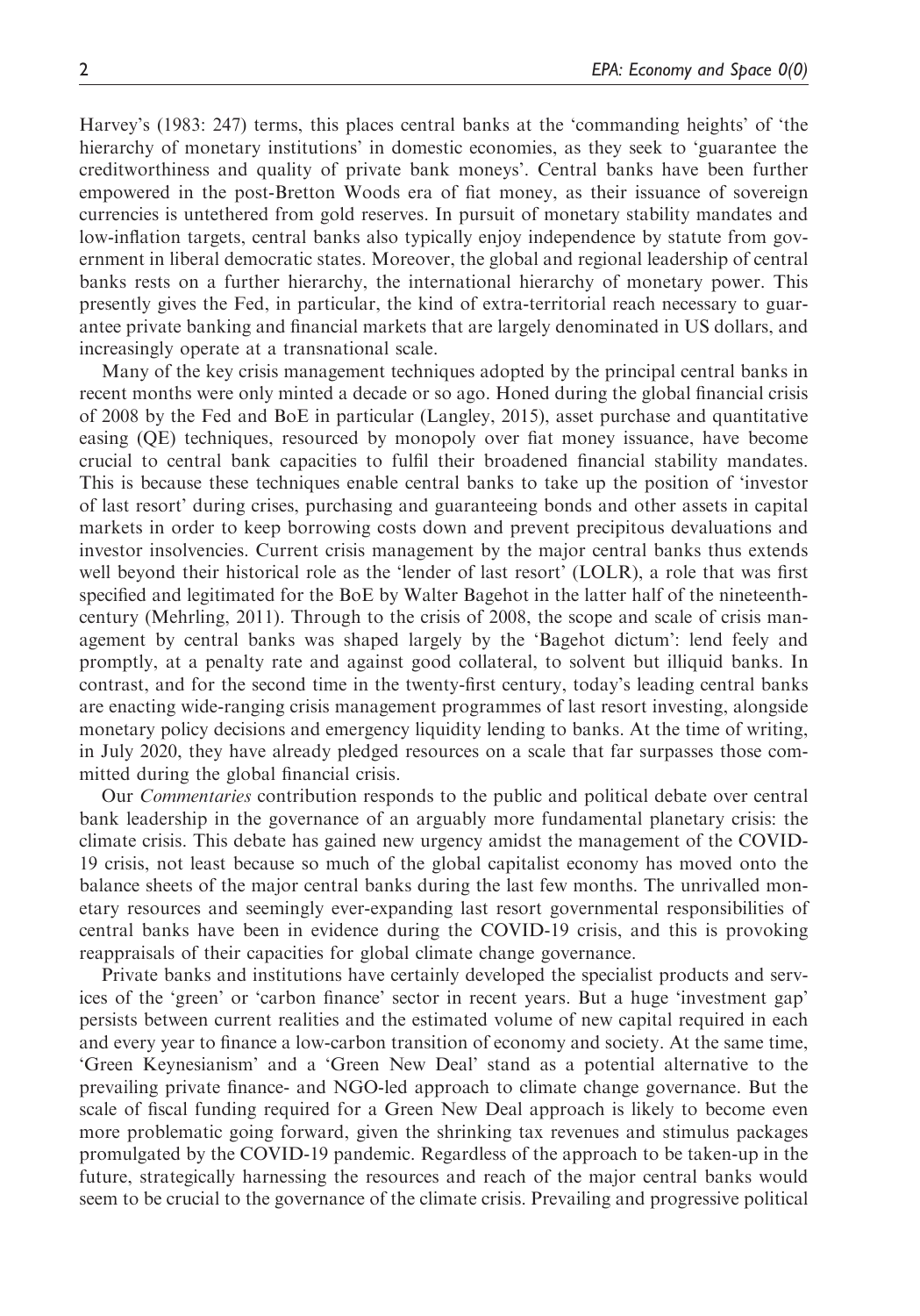agendas have variously converged on the possibility that central banks could act as what we call the 'climate governors of last resort'.

How, then, might critical social scientists intervene in the debate over the potential leadership of central banks in climate change governance? Given fresh impetus by last resort governance during the COVID-19 pandemic, many proposals for last resort climate governance are presently circulating in academic, public and policy debates that seek to graft climate-related concerns onto the financial stability mandates and techniques of central banks. While these proposals should be broadly welcomed, we will call for research and political engagement that, first, foregrounds the centrality of the technocratic and exceptional power of central banks in the reproduction of contemporary capitalism, and, second, attends to the neoliberal governmental rationality and market-based risk management techniques that central banks are already adopting in relation to climate change. For us, critical social scientists should highlight the limitations and delimiting consequences of the emergent governmental programmes of central banks, informed by an oppositional politics that recognises how a genuinely progressive step-change in climate governance will likely require the democratic transformation and fundamental repurposing of central banking itself.

### Capitalist central banking

Drawing on existing accounts of the centrality of central banks to capitalism (e.g. Epstein, 2019; Goodhart et al., 2014; Hall, 2008; Harvey, 1983; Mann, 2010), there would seem to be solid reasons to adopt a profoundly sceptical analytical and political position in the current debate over central bank leadership in climate change governance. When push comes to shove, arguably central banks will prioritise the stability and growth of capitalism in its present form. The current last resort investing programmes of the major central banks would seem a case in point, as they have been largely indiscriminate when providing life support to the assets of 'dirty' and 'clean' economic sectors alike. Placing faith in central banks to provide last resort leadership in the climate crisis is perhaps to misunderstand the challenge to be confronted as a problem of the governance of capitalism, rather than one of the reproduction of capitalism. As capitalism variously seeks to redirect investment to provide a 'socio-ecological fix' for its reproduction (Ekers and Prudham, 2015), central banks will perhaps only ever be a handmaiden to the strategies and practices of private finance capital. The contemporary crisis-laden period is one of central bank-led capitalism, then, but central banking essentially remains capital-led.

To take terms from Geoff Mann (2010: 618), moreover, the sovereignty of central banks has 'a distinctively Hobbesian quality', wherein the 'Technocratic, class-privileged, autonomous governance of central material and ideological aspects of collective and individual life ... is difficult to reconcile with any acceptable definition of democracy'. It is largely down to the central banks themselves to decide if they accept the juridical and statutory remit of their sovereign power, or instead to choose to step up to the plate as the climate governors of last resort. Exceptions to their legal remits can be declared by central banks themselves, as has happened in recent crises with their moves beyond last resort lending and into last resort investing. Yet, these legal boundaries can also provide a bulwark for central bankers who are wary of 'mission creep', and who wish to remain 'above politics' and beyond public debates and democratic pressures (Economist, 2019). Juridical provisions are therefore significant in shaping the role of central banks in the 'Climate Leviathan' (Wainwright and Mann, 2018), the emergent mode of global governance that is incorporating climate change into the existing institutional machinery for managing global capitalism. Most notably, for some staff at the only truly globally powerful central bank, such as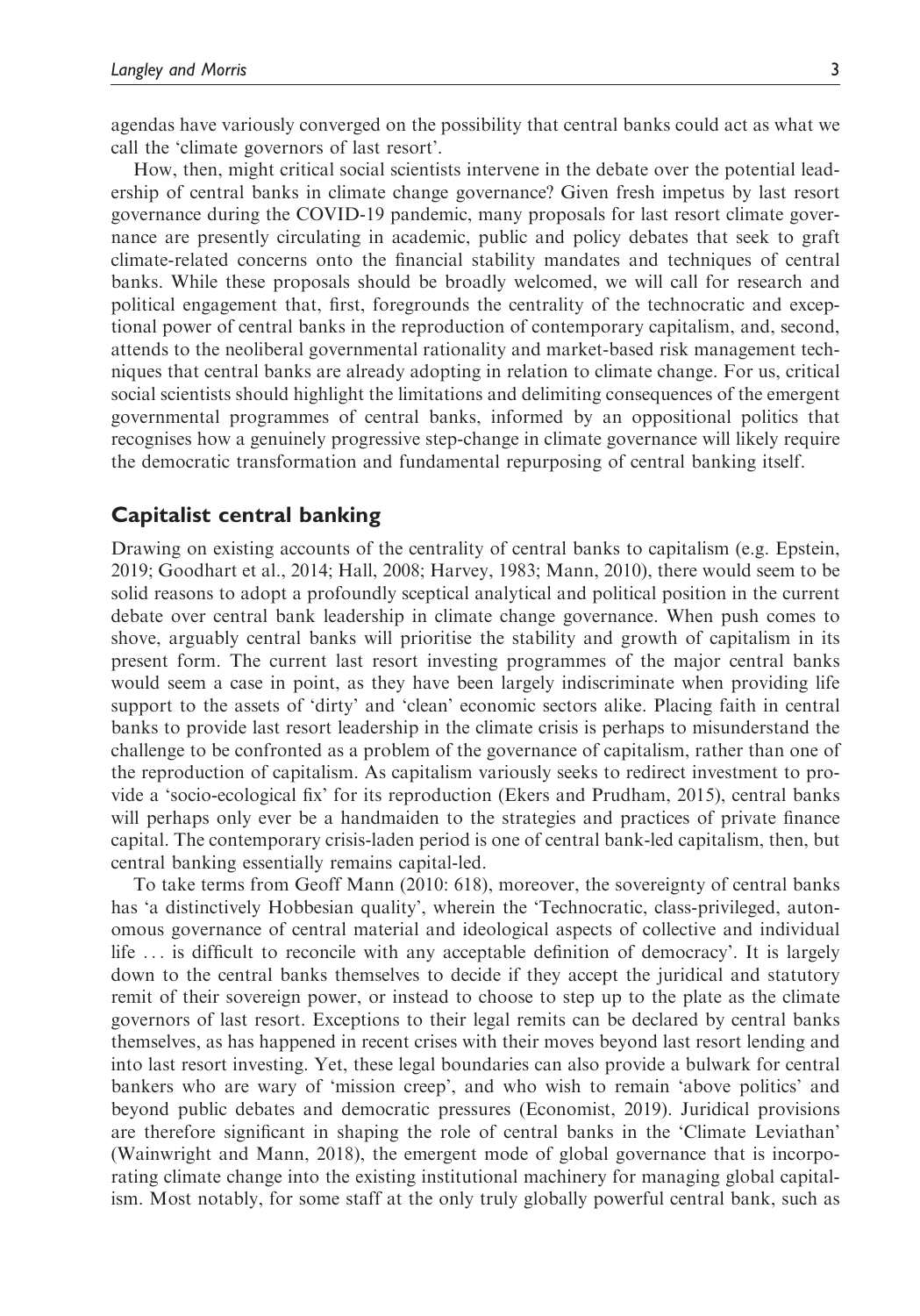San Francisco Fed Executive Vice President, Glenn Rudebusch (2019), 'environmental sustainability' and 'climate change are not directly included in the Fed's statutory mandate of price stability and full employment'.

It is certainly tempting at the outset, therefore, to dismiss current political debates about central bank leadership in climate change governance, and to simply assert that these institutions are structurally ill-suited to anything more than 'adaptation projects' that stabilize capitalism (Wainwright and Mann, 2018). However, much of the present interest in the progressive possibilities for central bank leadership has followed on the back of nascent actions already underway at major central banks. Prior to the COVID-19 pandemic, the BoE, Bank of France and ECB in particular demonstrated a willingness to play a leading role in climate change governance (Carney, 2016; Carney et al., 2019), spurred on by international collaboration and international organizations (Adrian et al., 2020; Network for Greening the Financial System, 2019). Indeed, as the economic ramifications of the pandemic have unfolded and calls to 'build back better' have grown louder, commitments to this agenda have been publicly reaffirmed by some (Bailey et al., 2020; Khalaf and Arnold, 2020), supported through the publication of best practice technical advice aimed at all central banks (Network for Greening the Financial System, 2020a, 2020b). For social scientists, engaging critically in debates over central bank leadership in climate change governance increasingly requires attention is given not only to whether or not capitalist central banks can act as climate governors of last resort, but also to how they are already attempting to doing so.

### Financial stability, climate change risk and stress testing

For central banks, it is the financial stability implications of climate change that to date have prompted their governmental interventions and proposals, and not the climate crisis itself. To borrow terms from the UK government's strategy for the financial sector response to climate change (HM Government, 2019), central banks are relatively inactive at present in relation to 'financing green' (i.e. supporting and shaping flows of private investment in support of a low-carbon transition). Instead, they concentrate on 'greening finance' (i.e. encouraging the transformation of financial market-based risk management to embrace socalled 'climate change risks'). Climate change risks encompass two types of risk that impact the valuation of financial assets: 'physical risks' that have a direct impact and arise from the increased incidence of storms, floods, droughts and so on; and, 'transition risks' that materialise from changes in climate change policies and green technologies feeding through into the wider economy (e.g. Grippa et al., 2019). What worries central bankers is that there has been very limited progress on the calculation of climate change risk across global financial market institutions (see Christophers, 2019). A pre-requisite for such calculation is transparency and the availability of sufficiently detailed information. But the widely lauded voluntary global standards for corporations – i.e. the Financial Stability Board's Task Force on Climate-related Financial Disclosures (TCFD) – will not be fully implemented for at least another two-three years.

The 'quintessentially neoliberal modality of governance' (Christophers, 2017) shared by central banks holds that improved assessment of climate change risks is necessary for the smooth and stable transition of financial systems towards a low-carbon future. There is certainly some disagreement between central banks at present over whether their leadership is required to ensure that this transition takes place. The Fed, for example, is clear that it expects climate change risk to be included in the risk management practices of the private banks that is supervises, but has not yet issued specific regulatory guidance to this effect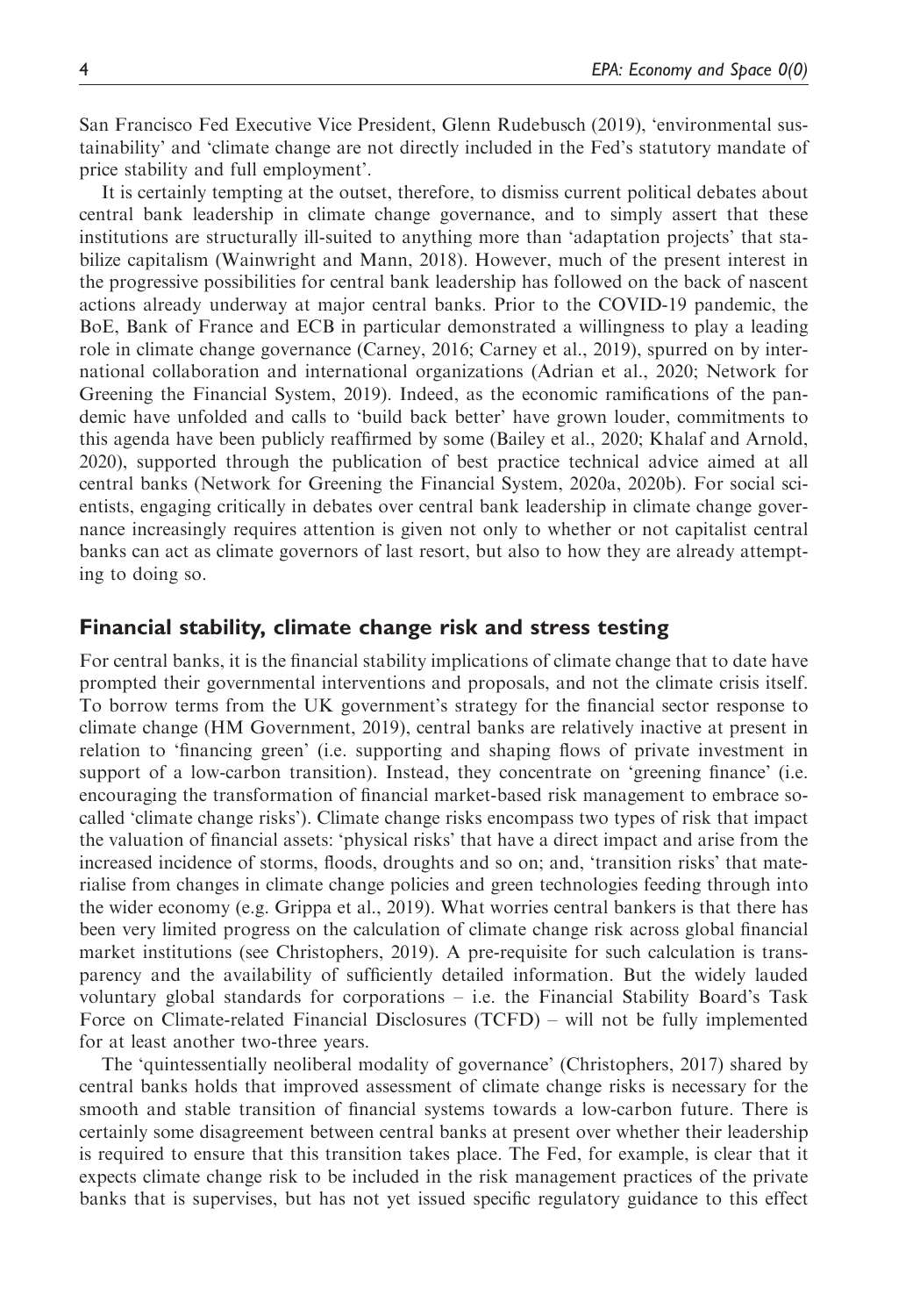(Brainard, 2019). Meanwhile, for Bundesbank President Jens Weidmann, improving the calculation of climate change risk is primarily a problem for credit rating agencies, who need to invest in widening the scope of their analytical tool kits (Skolimowski, 2019). Regardless of these differences, the approach that all central banks are presently taking to climate change is constituted in the first instance not through climate science, but through a body of expert neoliberal economic knowledge on financial stability and market-based risk management that has developed over the last three decades or so (Morris, 2018).

For the more activist central banks such as the BoE and ECB, their self-proclaimed leadership in climate change governance is a matter of incorporating climate change risk within macro-prudential stress testing (MPST) regimes (see Coombs, 2020; Langley, 2013; Morris, 2018). The governmental technique of MPST dates from the global financial crisis, and is included in subsequent revisions to international standards for financial regulation and supervision. It is anticipatory in nature, and its global adoption by central banks, regulators and supervisors reflects a loss of confidence in firm-level, micro-prudential probabilistic techniques of risk management (most notably, value-at-risk, VaR). During a MPST exercise, central banks and other authorities with financial stability mandates work with the principal private banks across a financial system in order to model their potential capacity to manage projected losses. Banks and financial market institutions participate in stress testing regimes in order to qualify for lender of last resort facilities and to conform to regulatory and supervisory regimes. Typically, central banks will devise scenarios of adverse and extreme events or conditions, each a combination of narrative and quantitative imaginaries of a macroeconomic future that will negatively impact the value of assets (e.g. loans, mortgages, bonds, equities, etc.). Projected losses are modelled according to these scenarios, and institutions found to lack resilience and to endanger aggregate financial stability are required to increase their capital reserves.

MPST has rapidly become an established central bank financial stability governance technique for pre-empting high-impact low-probability economic 'tail risks', or 'black swans'. The incorporation of climate change risk into MPST suggests that high-impact low-probability 'green swans' are now also preoccupying certain central banks (Bolton et al., 2020). Prior to the COVID-19 pandemic, the BoE (2019), for example, was preparing to conduct a (now delayed) experimental MPST exercise with UK banks and insurers that was due to run through to 2021. Similar to exercises undertaken by the Dutch central bank in 2018 and currently underway in France, the BoE's MPST will seek to test the exposure of loan books and portfolios to the transition risks of climate change that could undermine current asset valuations. Since 2016, the BoE's MPST regime has employed two distinct testing exercises – the Annual Cyclical Scenario (ACS) based on its assessment of current risks to financial stability; and, the Biennial Exploratory Scenario (BES) that figures stability threats that do not have empirical historical precedent. Both aim to assess capital adequacy, and the 2021 exercise falls under the BES category. It will comprise three different thirty-year exploratory scenarios, each oriented towards assisting with 'sizing risks'. Each scenario will imagine a political-economic future of 'earlier', 'later' or 'no' UK policy change and economic restructuring in relation to Paris Agreement temperature and emissions targets, and their attendant climate-related and macro-economic variables. The more delayed the policy and economic response to climate change, the greater the magnitude of risks and the hypothetical shock to the financial system. Rather than assess the capital adequacy of banks and (re)insurers, however, the BoE will examine how they expect to adjust their business models in the context of these scenarios and their attendant risks, and hopes to ascertain the aggregate effect of these responses on the financial system and wider economy. The inclusion of the insurance industry in the BoE exercise is novel and significant here, as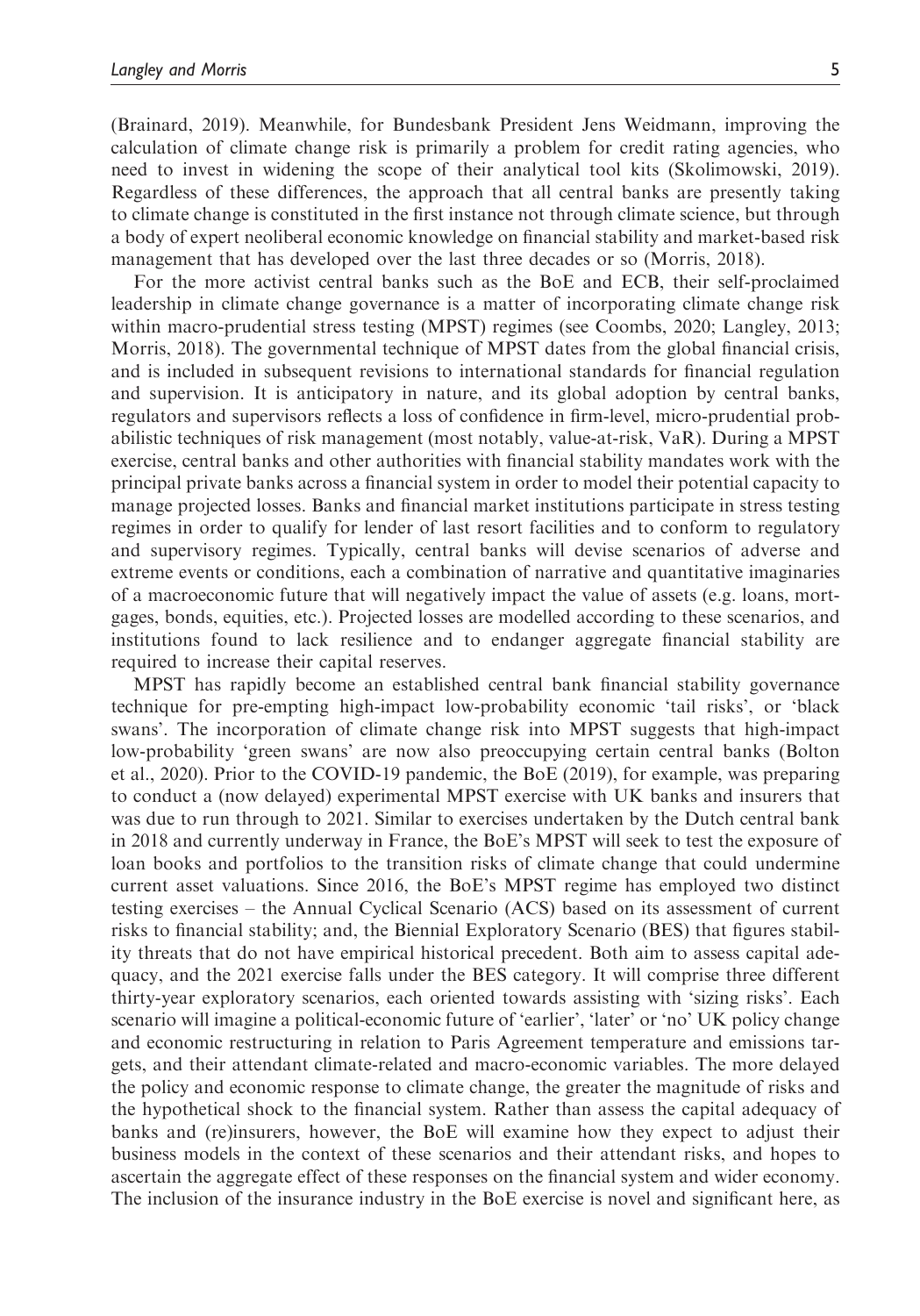banks often assume that they can rely on insurers to cover climate-related losses, but insurers may decide to curtail or reprice the coverage that they provide for banks.

#### Concluding remarks

MPST and associated rationalities of market-based risk management and institutional and system resilience presently provide, then, the touchstone for central banks that are beginning to enact climate change governance by widening their financial stability mandates. Attuning critical social scientists to this neoliberal governmental agenda and its accompanying techniques is important in two main respects. First, whilst proponents of MPST by central banks emphasize how it has a system-wide focus that creates the kind of transformative potential necessary to catalyse the private financing of a low-carbon transition, social scientists can identify and underline the inherent socio-technical limitations to what MPST can achieve. For example, shaped by the experience of the global financial crisis, the principal focus for MPST is banking resilience. Ironically, this may actually serve to place climate change risk beyond the governmental reach of central banks in a contemporary financial landscape that is marked by the wholesale financial circuits of 'shadow banks' (i.e. non-depository institutions, such as asset managers, pension funds, sovereign wealth funds, private equity funds, etc.). Indeed, there is currently a strong tendency for regulated banking and insurance sectors to use shadow banking as a 'spatial fix' for climate tail risks – such as catastrophes – that cannot or will not be bought, allocated or diversified in the regulated system (Taylor, 2020). Likewise, shadow banking circulations rest on the collateral needed to underpin trust and sustain short-term borrowing and market liquidity, but there are as yet no market conventions or regulatory provisions to incorporate climate change risk into assessments of the quality of underlying collateral (Gabor, 2020).

Second, critical social scientists can also highlight how the neoliberal foray of central banks into the governance of climate change is already having delimiting and de-politicising consequences for climate change governance. Considerable academic and activist energy is currently being expended to cajole central banks to tinker with MPST techniques, and to somewhat broaden their neoliberal technocratic agendas of financial stability and climate change risk. There is, for example, significant pressure on the ECB to consider the carbon credentials of the corporate assets that they purchase and support as investor of last resort (Khalaf and Arnold, 2020). At the same time, however, more radical and progressive proposals advocating for a very different role for central banks in climate change governance are becoming increasingly side-lined and jettisoned from public debates. For example, central banks could more directly regulate the lending of private banks towards low-carbon sectors by, for instance, differentiating their reserve requirements according to the destination of lending (Campiglio, 2016). Alternatively, they could position themselves at the heart of a Green New Deal, enacting so-called 'green QE' and using sovereign asset purchase programmes to finance new investment for a low-carbon transition (Economist, 2019). Yet, there is little indication that central banks are willing to take up these more radical visions of their leadership in climate change governance.

This takes us back, then, to the centrality of central banks to the reproduction of contemporary capitalism and the Hobbesian character of their sovereign power. In Trevor Jackson's (2020) terms, it may well be that the COVID-19 pandemic has shown that 'control of central banks' has to be 'at the center of any transformative political strategy'. But, how is such control to be rested? During a recent webinar at the LSE Grantham Research Institute on Climate Change and the Environment, Adam Tooze (2020b) cited the anti-inflationary 'Volcker shock' instituted by the Fed in the late 1970s as evidence of the possibility of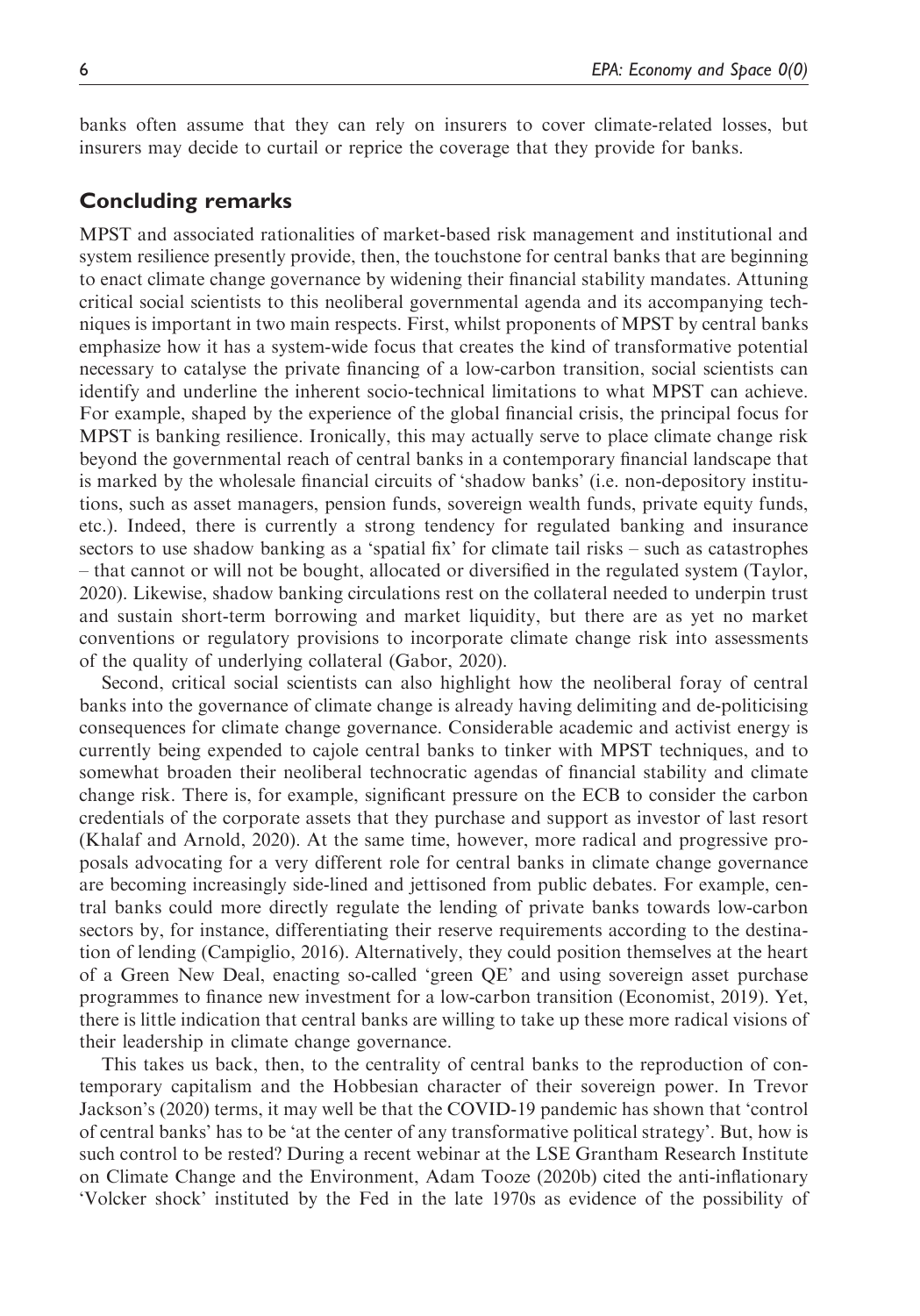sudden paradigm shifts in central banking. This, he remarked, instantiated a 'manifest social-political conflict in which central bankers adopted positions antagonistic to the interests of constitutive groups in society'. In effect, Volcker prioritized the interests of capital over labour (Epstein, 2019), and what is needed now is central bank action premised on reigning in the interests of contemporary capital in the name of people and planet. Tooze also drew parallels between the then Fed Chairman, Paul Volcker, and the current ECB President, Christine Lagarde: because Lagarde has also come to central banking from a career in politics rather than finance, she is apparently more able to lead a 'green shock' in central banking. But critical social scientists should be wary of placing too much faith in the ability of ostensibly enlightened technocrats to seize control of the machinery of central banking. Redirecting central banks' resources and reach towards a genuinely transformative governmental agenda that acts on climate change (rather than its financial stability implications) will most likely necessitate the democratic transformation and fundamental repurposing of central banking itself (see Mann, 2010). For critical social scientists researching and engaging with debates over the potential leadership of central banks in climate change governance, it is essential that their interventions are animated by normative, politically prior and oppositional questions about what central banks could and should do. The climate governors of last resort are already taking up their positions, and how they are seeking to adapt and exercise their leadership is fast becoming part of the climate crisis problem.

#### Declaration of conflicting interests

The author(s) declared no potential conflicts of interest with respect to the research, authorship, and/or publication of this article.

#### Funding

The author(s) received no financial support for the research, authorship, and/or publication of this article.

#### **References**

- Adrian T, Morsink J and Schumacher L (2020) Stress Testing at the IMF, International Monetary Fund Monetary and Capital Markets Department Series No. 20/04. Available at: [www.imf.org/en/](http://www.imf.org/en/Publications/Departmental-Papers-Policy-Papers/Issues/2020/01/31/Stress-Testing-at-the-IMF-48825) [Publications/Departmental-Papers-Policy-Papers/Issues/2020/01/31/Stress-Testing-at-the-IMF-](http://www.imf.org/en/Publications/Departmental-Papers-Policy-Papers/Issues/2020/01/31/Stress-Testing-at-the-IMF-48825)[48825](http://www.imf.org/en/Publications/Departmental-Papers-Policy-Papers/Issues/2020/01/31/Stress-Testing-at-the-IMF-48825)
- Bailey A, Carney M, Villeroy de Galhau F, et al. (2020). The world must seize this opportunity to meet the climate challenge. The Guardian, June 5. Available at: [www.theguardian.com/commentisfree/](http://www.theguardian.com/commentisfree/2020/jun/05/world-climate-breakdown-pandemic) [2020/jun/05/world-climate-breakdown-pandemic](http://www.theguardian.com/commentisfree/2020/jun/05/world-climate-breakdown-pandemic)
- Bank of England (2019) Discussion Paper: The 2021 Biennial Exploratory Scenario on the Financial Risks From Climate Change. London: Bank of England. [www.bankofengland.co.uk/-/media/boe/](http://www.bankofengland.co.uk/-/media/boe/files/paper/2019/the-2021-biennial-exploratory-scenario-on-the-financial-risks-from-climate-change.pdf) [files/paper/2019/the-2021-biennial-exploratory-scenario-on-the-financial-risks-from-climate-ch](http://www.bankofengland.co.uk/-/media/boe/files/paper/2019/the-2021-biennial-exploratory-scenario-on-the-financial-risks-from-climate-change.pdf) [ange.pdf](http://www.bankofengland.co.uk/-/media/boe/files/paper/2019/the-2021-biennial-exploratory-scenario-on-the-financial-risks-from-climate-change.pdf)
- Bolton P, Despres M, Pereira da Silva LA, et al. (2020) The Green Swan: Central banking and financial stability in the age of climate change. Bank for International Settlements. Available at: [www.bis.org/publ/othp31.pdf](http://www.bis.org/publ/othp31.pdf)
- Bowman A, Erturk I, Froud J, et al. (2012) Central bank-led capitalism? Seattle University Law Review 36: 455–487.
- Brainard L (2019) Why climate change matters for monetary stability and financial stability, Remarks at "The Economics of Climate Change" a research conference sponsored by the Federal Reserve Bank of San Francisco, November 8. Available at: [www.federalreserve.gov/newsevents/speech/](http://www.federalreserve.gov/newsevents/speech/files/brainard20191108a.pdf) [files/brainard20191108a.pdf](http://www.federalreserve.gov/newsevents/speech/files/brainard20191108a.pdf)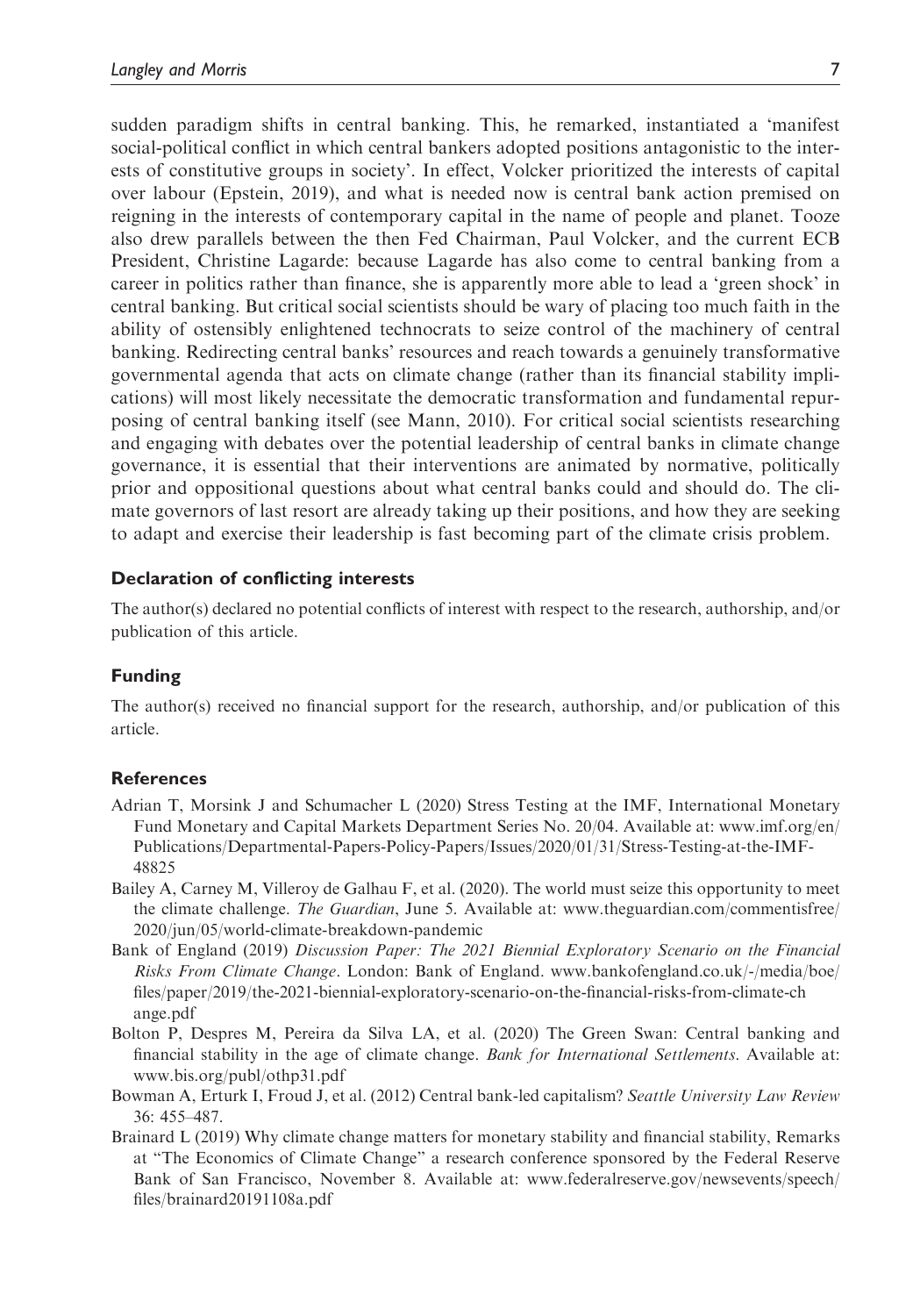- Campiglio E (2016) Beyond carbon pricing: The role of banking and monetary policy in financing the transition to a low-carbon economy. Ecological Economics 121(2): 220–230.
- Carney M (2016) 'Resolving the Climate Paradox', speech given at the Arthur Burns, Memorial Lecture, Berlin. Available at: [www.bankofengland.co.uk/publications/Documents/speeches/2016/](http://www.bankofengland.co.uk/publications/Documents/speeches/2016/speech923.pdf) [speech923.pdf](http://www.bankofengland.co.uk/publications/Documents/speeches/2016/speech923.pdf)
- Carney M, Villeroy de Galhau F and Elderson F (2019) The financial sector must be at the heart of tackling climate change. The Guardian, April 17. Available at: [www.theguardian.com/commentis](http://www.theguardian.com/commentisfree/2019/apr/17/the-financial-sector-must-be-at-the-heart-of-tackling-climate-change) [free/2019/apr/17/the-financial-sector-must-be-at-the-heart-of-tackling-climate-change](http://www.theguardian.com/commentisfree/2019/apr/17/the-financial-sector-must-be-at-the-heart-of-tackling-climate-change)
- Christophers B (2017) Climate change and financial instability: Risk disclosure and the problematics of neoliberal governance. Annals of the American Association of Geographers 107(5): 1108–1127.
- Christophers B (2019) Environmental beta or how institutional investors think about climate change and fossil fuel risk. Annals of the American Association of Geographers 109(3): 754–774.
- Coombs N (2020) What do stress tests test? Experimentation, demonstration and the sociotechnical performance of regulatory science. The British Journal of Sociology 71(3): 520–536. (in press)
- Economist (2019). Green envy: The rights and wrongs of central-bank greenery. Economist, December 14. Available at: [www.economist.com/leaders/2019/12/14/the-rights-and-wrongs-of-central-bank](http://www.economist.com/leaders/2019/12/14/the-rights-and-wrongs-of-central-bank-greenery)[greenery](http://www.economist.com/leaders/2019/12/14/the-rights-and-wrongs-of-central-bank-greenery)
- Ekers M and Prudham S (2015) Editorial introduction: Towards the socio-ecological fix. Environment and Planning A: Economy and Space 47(12): 2438–2445.
- Epstein G (2019) The Political Economy of Central Banking: Contested Control and the Power of Finance, Selected Essays of Gerald Epstein. Cheltenham: Edward Elgar Publishing.
- Gabor D (2020) Critical macro-finance: A theoretical lens. *Finance and Society* 6(1): 45–55.
- Goodhart C, Gabor D, Vestergaard J, et al. (eds) (2014) Central Banking at a Crossroads: Europe and Beyond. London: Anthem Press.
- Grippa P, Schmittmann J and Suntheim F (2019) Climate change and financial risk. Finance  $\&$ Development 56(4): 26–29.
- Hall RB (2008) Central Banking as Global Governance: Constructing Financial Credibility. Cambridge: Cambridge University Press.
- Harvey D (1983) The Limits to Capital. The American Historical Review. Chicago: University of Chicago Press.
- HM Government (2019) Green Finance Strategy: Transforming Finance for a Greener Future. Available at: [https://greenfinanceplatform.org/sites/default/files/downloads/policy-database/Green%20Finance](https://greenfinanceplatform.org/sites/default/files/downloads/policy-database/Green%20Finance%20Strategy-%20Transforming%20Finance%20for%20a%20Greener%20Future.pdf) [%20Strategy-%20Transforming%20Finance%20for%20a%20Greener%20Future.pdf](https://greenfinanceplatform.org/sites/default/files/downloads/policy-database/Green%20Finance%20Strategy-%20Transforming%20Finance%20for%20a%20Greener%20Future.pdf)
- Jackson T (2020) The sovereign fed. Dissent Magazine, April 16. Available at: [www.dissentmagazine.](http://www.dissentmagazine.org/online_articles/the-sovereign-fed) [org/online\\_articles/the-sovereign-fed](http://www.dissentmagazine.org/online_articles/the-sovereign-fed)
- Khalaf R and Arnold M (2020) Lagarde puts green policy top of agenda in ECB bond buying. Financial Times, July 8. Available at: [www.ft.com/content/f776ea60-2b84-4b72-9765-2c084bff6e32](http://www.ft.com/content/f776ea60-2b84-4b72-9765-2c084bff6e32)
- Langley P (2013) Anticipating uncertainty, reviving risk? On the stress testing of finance in crisis. Economy and Society 42(1): 51–73.
- Langley P (2015) Liquidity Lost: The Governance of the Global Financial Crisis. Oxford: Oxford University Press.
- Mann G (2010) Hobbes' redoubt? Toward a geography of monetary policy. *Progress in Human* Geography 34(5): 601–625.
- Mehrling P (2011) The New Lombard Street: How the Fed Became the Dealer of Last Resort. Princeton: Princeton University Press
- Morris JH (2018) Securing Finance, Mobilizing Risk: Money Cultures at the Bank of England. Abingdon: Routledge.
- Network for Greening the Financial System (2019) A call for action: Climate change as a source of financial risk. Available at: [www.banque-france.fr/sites/default/files/media/2019/04/17/ngfs\\_first\\_](http://www.banque-france.fr/sites/default/files/media/2019/04/17/ngfs_first_comprehensive_report_-_17042019_0.pdf) comprehensive report - 17042019 0.pdf
- Network for Greening the Financial System (2020a) NGFS climate scenarios for central banks and supervisors. Available at: www.ngfs.net/sites/default/files/medias/documents/ngfs climate scenari [os\\_final.pdf](http://www.ngfs.net/sites/default/files/medias/documents/ngfs_climate_scenarios_final.pdf)